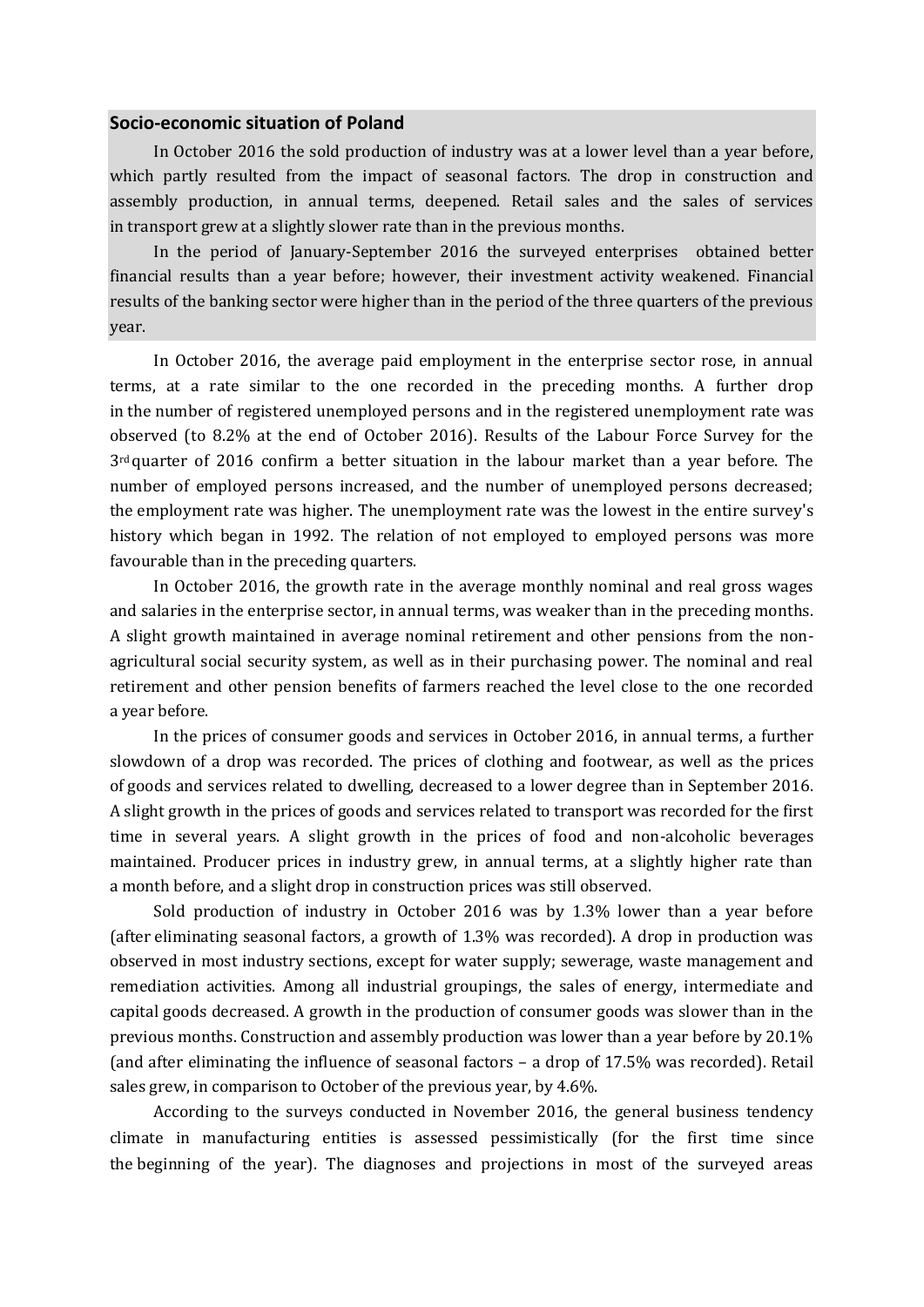worsened and are unfavourable, especially in the scope of order-books and production. Forecasts regarding the financial situation are also more negative than in October 2016. In construction, the negative indicator of the general business tendency climate is worse than a month before. The pessimistic current and prognostic assessments in most of the surveyed areas are deepening, especially forecasts of production, order-books and the financial situation. Retail trade entities assess the general business tendency climate favourably, similarly as in October 2016. This is influenced, among others, by the projections regarding sales and the financial situation, which are positive and similar to the ones formulated a month before. The current sales are assessed more favourably than in October, along with the continually negative opinions regarding the financial situation. The surveys of the business tendency climate indicate an improvement in consumers' sentiments, especially in the leading indicator. It is mainly influenced by the improvement in consumers' projections regarding the unemployment level and saving opportunities.

In the period of January-September 2016, the surveyed non-financial enterprises obtained higher financial results than a year before. The economic and financial indicators of these entities also improved. The share of enterprises showing a net profit in the total number of surveyed enterprises decreased slightly. The financial results obtained by exporters, as well as their basic economic and financial relations, were more favourable than a year before and better than for all entities in total. Investment outlays of the surveyed enterprises were lower than in the period of January-September of the previous year (by 9.1% in constant prices, against a growth of 12.3% a year before); the drop was slightly deeper than in the  $1<sup>st</sup>$  half of 2016. The investment activity of entities with foreign capital participation increased. Enterprises started slightly more new investments than a year before, and their estimate value was much higher than in the period of January-September of the previous year.

The procurement prices of most basic agricultural products (except for the prices of pigs for slaughter and milk) in October 2016 fell below the level observed in the corresponding period of the previous year. The reduction in the procurement prices was accompanied by the supply of most agricultural products being lower than a year before; higher procurement only concerned potatoes and poultry for slaughter.

In the period of the three quarters of 2016, the foreign trade turnover (expressed in PLN) was higher than a year before, with exports growing faster than imports. The exchange closed with a positive balance, which was much higher than a year before. The total trade turnover with developed countries (including with the EU countries) increased, as well as imports from developing countries. Exports to the Central and Eastern European countries (including to Russia) also increased, following a drop recorded in two preceding years. In the period of January-August 2016, the total terms of trade index reached a more favourable level than in the corresponding period of the previous year, amounting to 101.7 (against 100.6 a year before).

State Budget revenues in the period of January-October 2016 amounted to PLN 268.6 bn, and expenditures to PLN 293.3 bn (i.e. 85.6% and 79.6%, respectively, of the amounts assumed in the Budget Act for 2016). The deficit reached the level of PLN 24.6 bn, which accounted for 45.0% of the plan.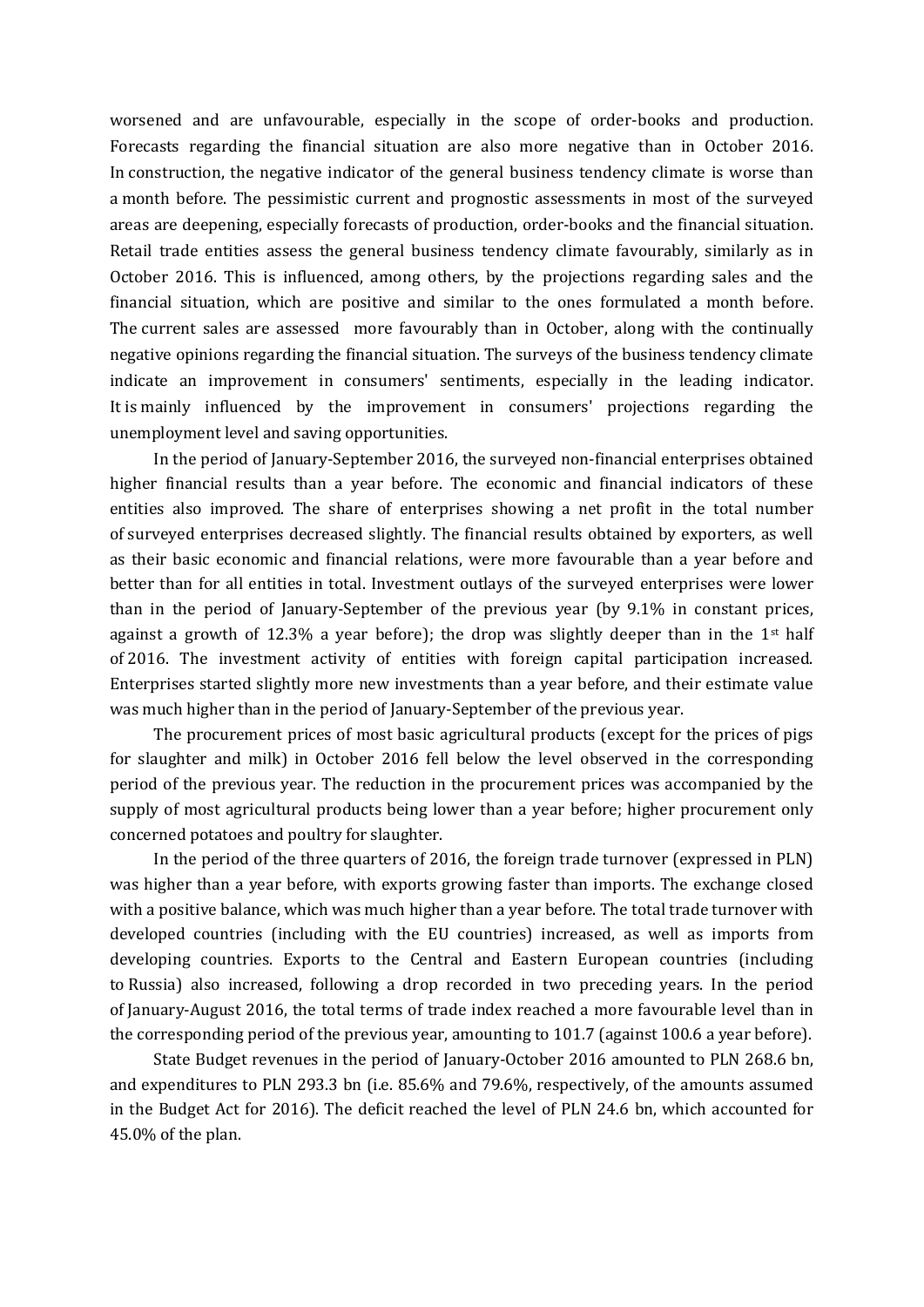| Specification<br>$a - 2015$                                                              |              | I            | $\mathbf{I}$ | III          | IV           | V            | VI           | VII          | <b>VIII</b>  | IX            | X             | XI      | XII     |
|------------------------------------------------------------------------------------------|--------------|--------------|--------------|--------------|--------------|--------------|--------------|--------------|--------------|---------------|---------------|---------|---------|
| $b - 2016$                                                                               |              |              |              |              |              |              |              |              |              |               |               |         |         |
| Paid employment in the enterprise sector <sup><math>\ell</math></sup> in thous. persons  | a            | 5573         | 5573         | 5576         | 5575         | 5577         | 5578         | 5583         | 5588         | 5593          | 5608          | 5617    | 5626    |
|                                                                                          | $\mathbf b$  | 5703         | 5711         | 5727         | 5730         | 5734         | 5753         | 5762         | 5761         | 5771          | 5779          |         |         |
| Registered unemployed persons (end of period) in thous. persons                          | a            | 1919         | 1919         | 1861         | 1782         | 1702         | 1622         | 1586         | 1564         | 1539          | 1517          | 1531    | 1563    |
|                                                                                          | $\mathbf b$  | 1648         | 1653         | 1601         | 1522         | 1457         | 1393         | 1362         | 1347         | 1324          | 1308          |         |         |
| Unemployment rate (end of period) in %                                                   | a            | 11,9         | 11,9         | 11,5         | 11,1         | 10,7         | 10,2         | 10,0         | 9,9          | 9,7           | 9,6           | 9,6     | 9,7     |
|                                                                                          | $\mathbf b$  | 10,2         | 10,2         | 9,9          | 9,4          | 9,1          | 8,7          | 8,5          | 8,4          | 8,3           | 8,2           |         |         |
| Average monthly nominal gross wage and salary in the<br>enterprise sector <sup>1</sup> : |              |              |              |              |              |              |              |              |              |               |               |         |         |
| in zloty                                                                                 | a            | 3942,78      | 3981,75      | 4214,14      | 4123,26      | 4002,16      | 4039,70      | 4095,26      | 4024,95      | 4059,19       | 4110,77       | 4164,01 | 4515,28 |
|                                                                                          | b            | 4101,36      | 4137,55      | 4351,45      | 4313,57      | 4166,28      | 4252,19      | 4291,85      | 4212,56      | 4217,96       | 4259,37       |         |         |
| previous month=100                                                                       | a            | 90,0         | 101,0        | 105,8        | 97,8         | 97,1         | 100,9        | 101,4        | 98,3         | 100,9         | 101,3         | 101,3   | 108,4   |
|                                                                                          | $\mathbf b$  | 90,8         | 100,9        | 105,2        | 99,1         | 96,6         | 102,1        | 100,9        | 98,2         | 100,1         | 101,0         |         |         |
| corresponding month of previous year=100                                                 | a            | 103,6        | 103,2        | 104,9        | 103,7        | 103,2        | 102,5        | 103,3        | 103,4        | 104,1         | 103,3         | 104,0   | 103,1   |
|                                                                                          | b            | 104,0        | 103,9        | 103,3        | 104,6        | 104,1        | 105,3        | 104,8        | 104,7        | 103,9         | 103,6         |         |         |
| sector <sup>1</sup> — corresponding month of previous year=100                           | a            | 105,2        | 105,0        | 106,6        | 104,9        | 104,1        | 103,4        | 104,1        | 104,1        | 105,2         | 104,2         | 104,7   | 103,8   |
|                                                                                          | b            | 104,9        | 104,8        | 104,3        | 105,9        | 105,2        | 106,1        | 105,9        | 105,7        | 104,4         | 103,7         |         |         |
| Average monthly real gross retirement pay and pension:                                   |              |              |              |              |              |              |              |              |              |               |               |         |         |
| from non-agricultural social security system                                             |              |              |              |              |              |              |              |              |              |               |               |         |         |
| corresponding month of previous year=100                                                 | $\mathbf a$  | 104,5        | 104,6        | 104,8        | 103,3        | 103,1        | 102,8        | 103,1        | 103,1        | 103,3         | 103,3         | 103,4   | 103,4   |
|                                                                                          | $\mathbf b$  | 103,8        | 103,7        | 102,3        | 102,4        | 102,3        | 102,2        | 102,2        | 102,4        | 102,1         | 101,8         |         |         |
| of farmers                                                                               |              |              |              |              |              |              |              |              |              |               |               |         |         |
| corresponding month of previous year=100                                                 | a            | 102,9        | 103,2        | 104,9        | 104,4        | 105,5        | 104,3        | 103,6        | 103,1        | 103,3         | 103,0         | 102,8   | 102,7   |
|                                                                                          | $\mathbf b$  | 103,1        | 103,1        | 100,6        | 100,3        | 99,3         | 100,0        | 100,7        | 101,0        | 100,7         | 100,5         |         |         |
| Price indices of consumer goods and services:                                            |              |              |              |              |              |              |              |              |              |               |               |         |         |
| previous month=100<br>corresponding month of previous year=100                           | $\mathbf{a}$ | 99,8         | 99,9         | 100,2        | 100,4        | 100,0        | 100,0        | 99,9         | 99,6         | 99,7          | 100,1         | 99,9    | 99,8    |
|                                                                                          | b            | 99,5         | 99,9         | 100,1        | 100,3        | 100,1        | 100,2        | 99,7<br>99,3 | 99,8         | 100,0<br>99,2 | 100,5<br>99,3 | 99,4    | 99,5    |
|                                                                                          | a<br>b       | 98,6<br>99,1 | 98,4<br>99,2 | 98,5<br>99,1 | 98,9<br>98,9 | 99,1<br>99,1 | 99,2<br>99,2 | 99,1         | 99,4<br>99,2 | 99,5          | 99,8          |         |         |
| December of previous year=100                                                            | a            | 99,8         | 99,6         | 99,8         | 100,3        | 100,3        | 100,3        | 100,2        | 99,9         | 99,6          | 99,7          | 99,6    | 99,5    |
|                                                                                          | h            | 99,5         | 99,4         | 99,5         | 99,8         | 99,9         | 100,1        | 99,8         | 99,5         | 99,5          | 100,1         |         |         |
| Price indices of sold production of industry:                                            |              |              |              |              |              |              |              |              |              |               |               |         |         |
| previous month=100                                                                       | a            | 99,9         | 99,9         | 100,1        | 99,6         | 100,4        | 100,6        | 99,6         | 99,3         | 99,9          | 100,1         | 100,0   | 99,8    |
|                                                                                          | $\mathbf b$  | 99,5         | 99,6         | 99,7         | 100,3        | 101,2        | 100,2        | 99,9         | 99,6         | 100,3         | 100,5         |         |         |
| corresponding month of previous year=100                                                 | a            | 97,2         | 97,2         | 97,5         | 97,3         | 97,9         | 98,6         | 98,2         | 97,3         | 97,2          | 97,7          | 98,2    | 99,2    |
|                                                                                          | $\mathbf b$  | 98,8         | 98,5         | 98,1         | 98,8         | 99,6         | 99,2         | 99,5         | 99,9         | 100,2         | 100,6         |         |         |
| Price indices of construction and assembly production:                                   |              |              |              |              |              |              |              |              |              |               |               |         |         |
| previous month=100                                                                       | a            | 99,9         | 99,9         | 100,0        | 100,0        | 99,9         | 100,0        | 99,9         | 99,9         | 99,9          | 99,9          | 99.9    | 99,9    |
|                                                                                          | b            | 99,9         | 99,9         | 99,9         | 100,0        | 100,0        | 100,1        | 100,1        | 100,1        | 100,0         | 99,9          |         |         |
| corresponding month of previous year=100                                                 | $\mathbf{a}$ | 99,5         | 99,6         | 99,7         | 99,7         | 99,7         | 99,6         | 99,6         | 99,4         | 99,4          | 99,3          | 99,3    | 99,1    |
|                                                                                          | b            | 99,3         | 99,3         | 99,2         | 99,3         | 99,4         | 99,5         | 99,6         | 99,8         | 99,8          | 99,9          |         |         |

## **SELECTED INDICATORS REGARDING THE ECONOMIC SITUATION OF THE COUNTRY**

1 Data concern economic entities employing more than 9 persons.